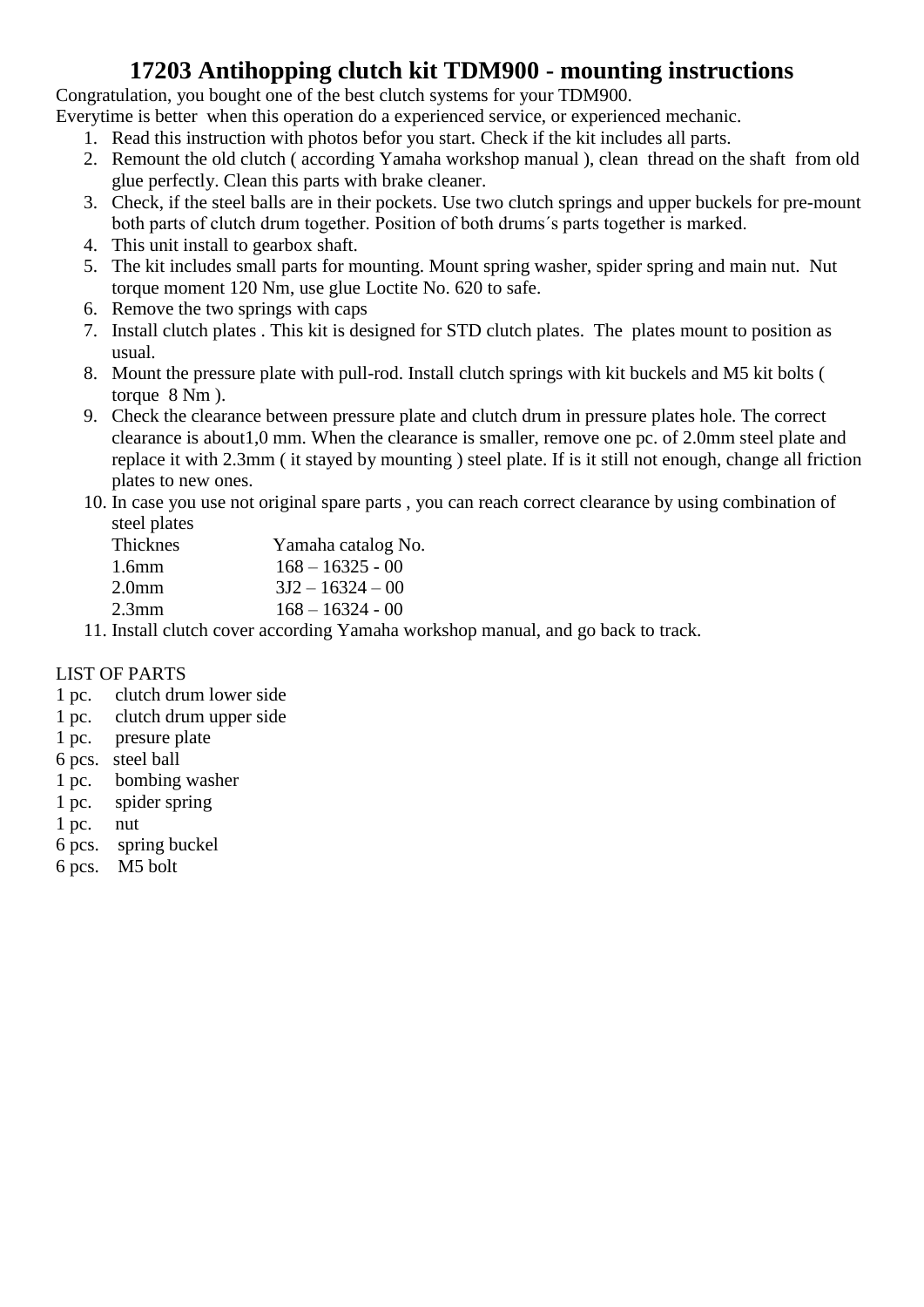17203 Picture A (pic.a)



17203 Picture B (pic.b)

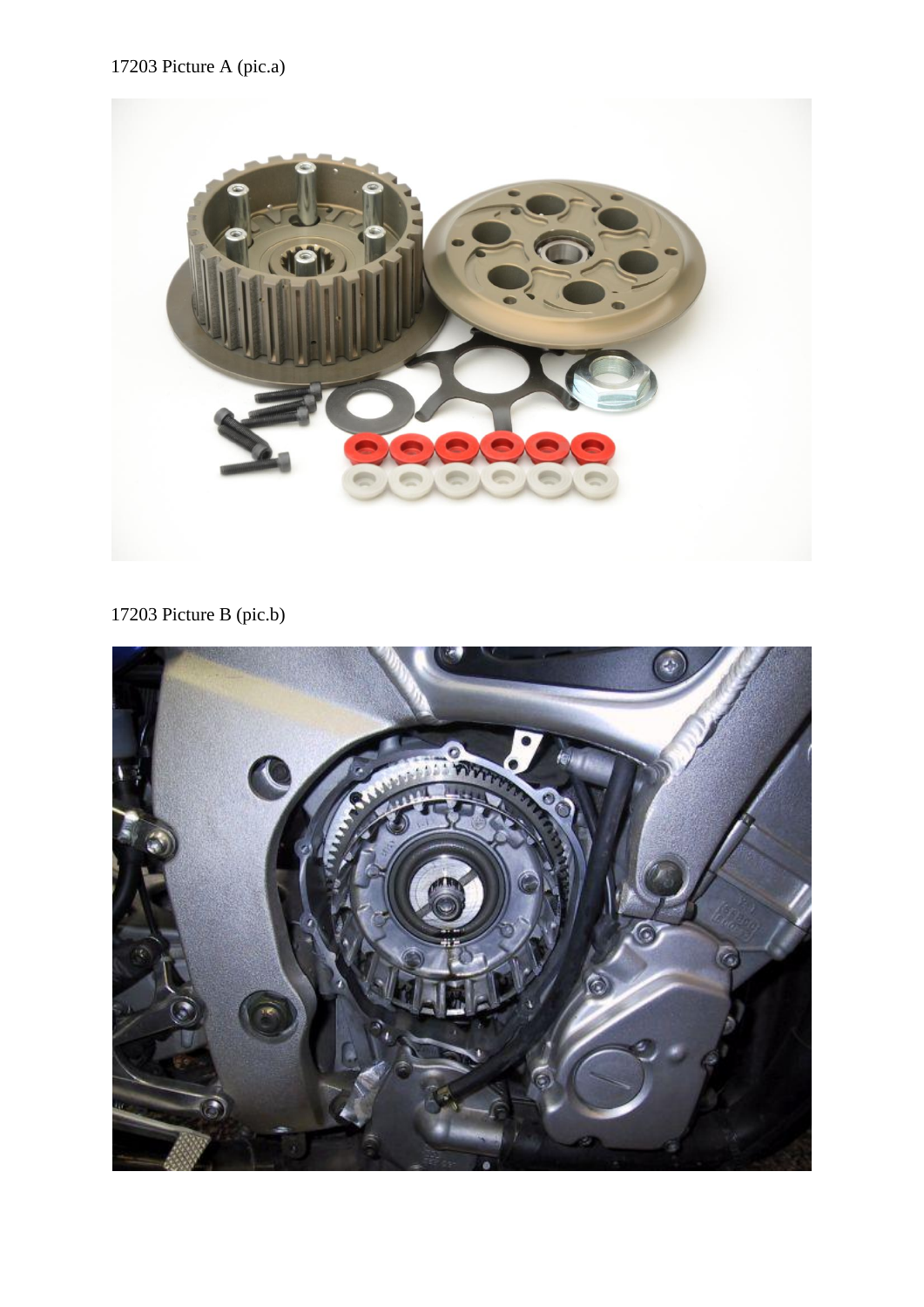

17203 Picture D (pic.d)

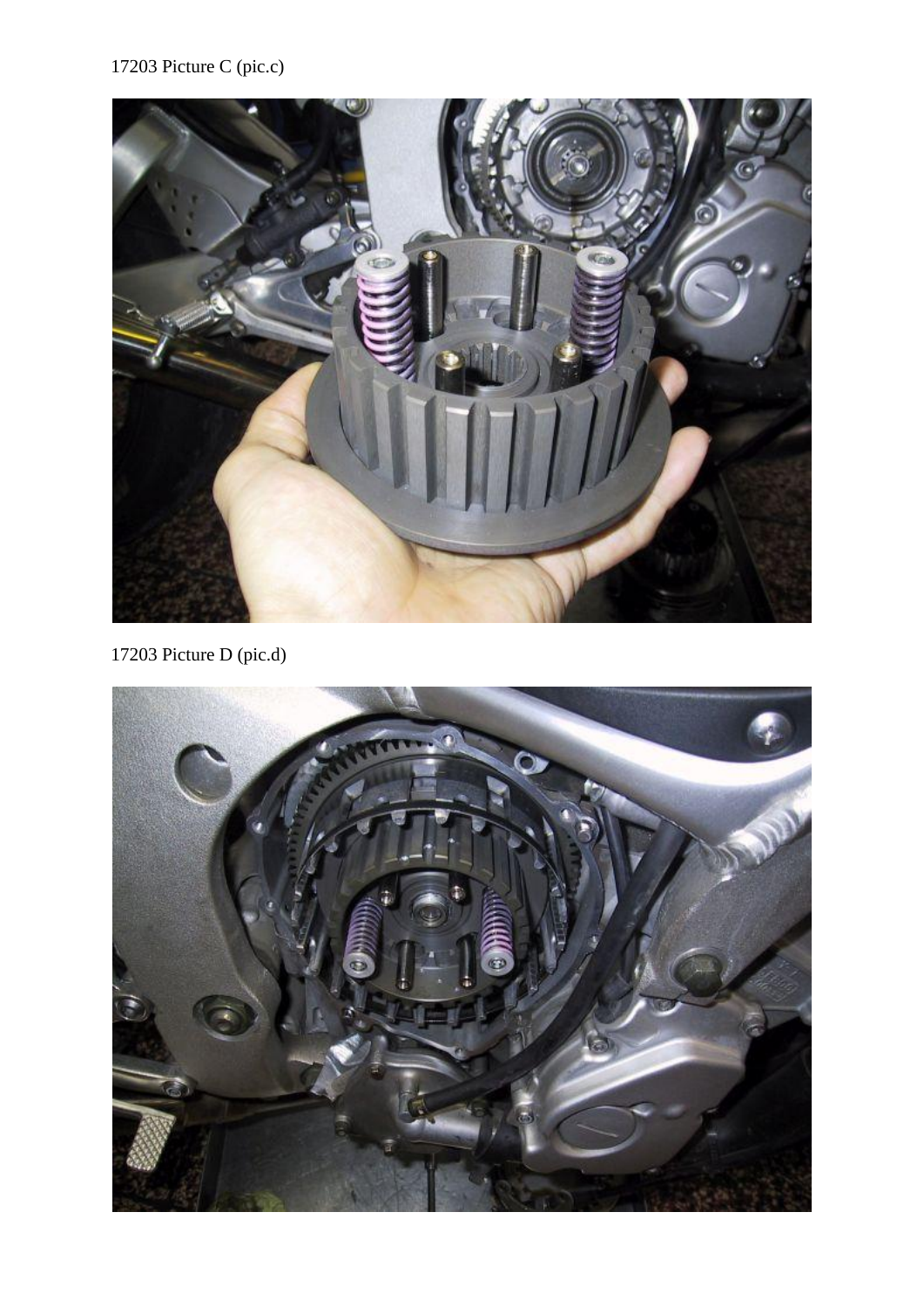## 17203 Picture E (pic.e)



17203 Picture F (pic.f)

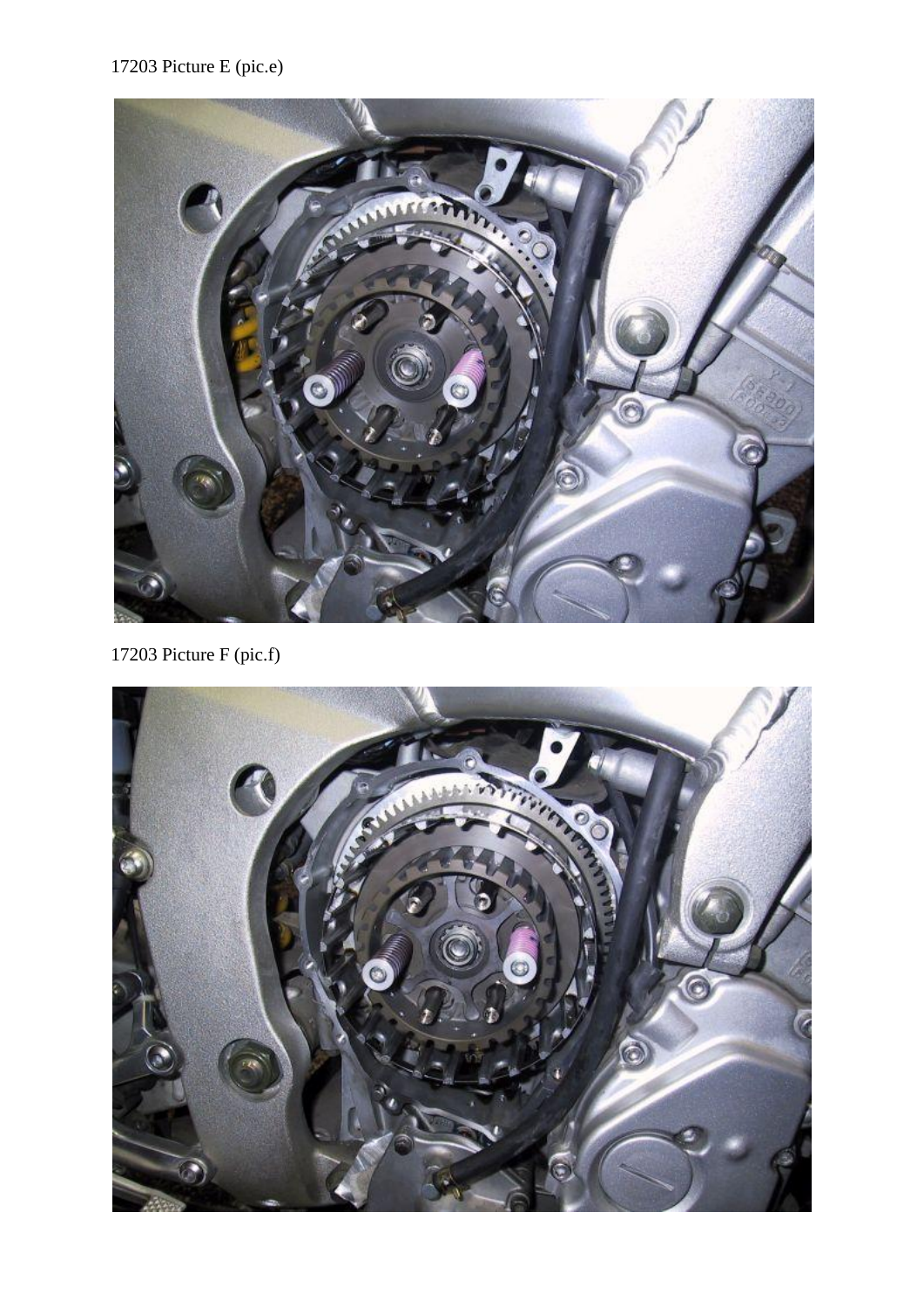## 17203 Picture G (pic.g)



17203 Picture H (pic.h)